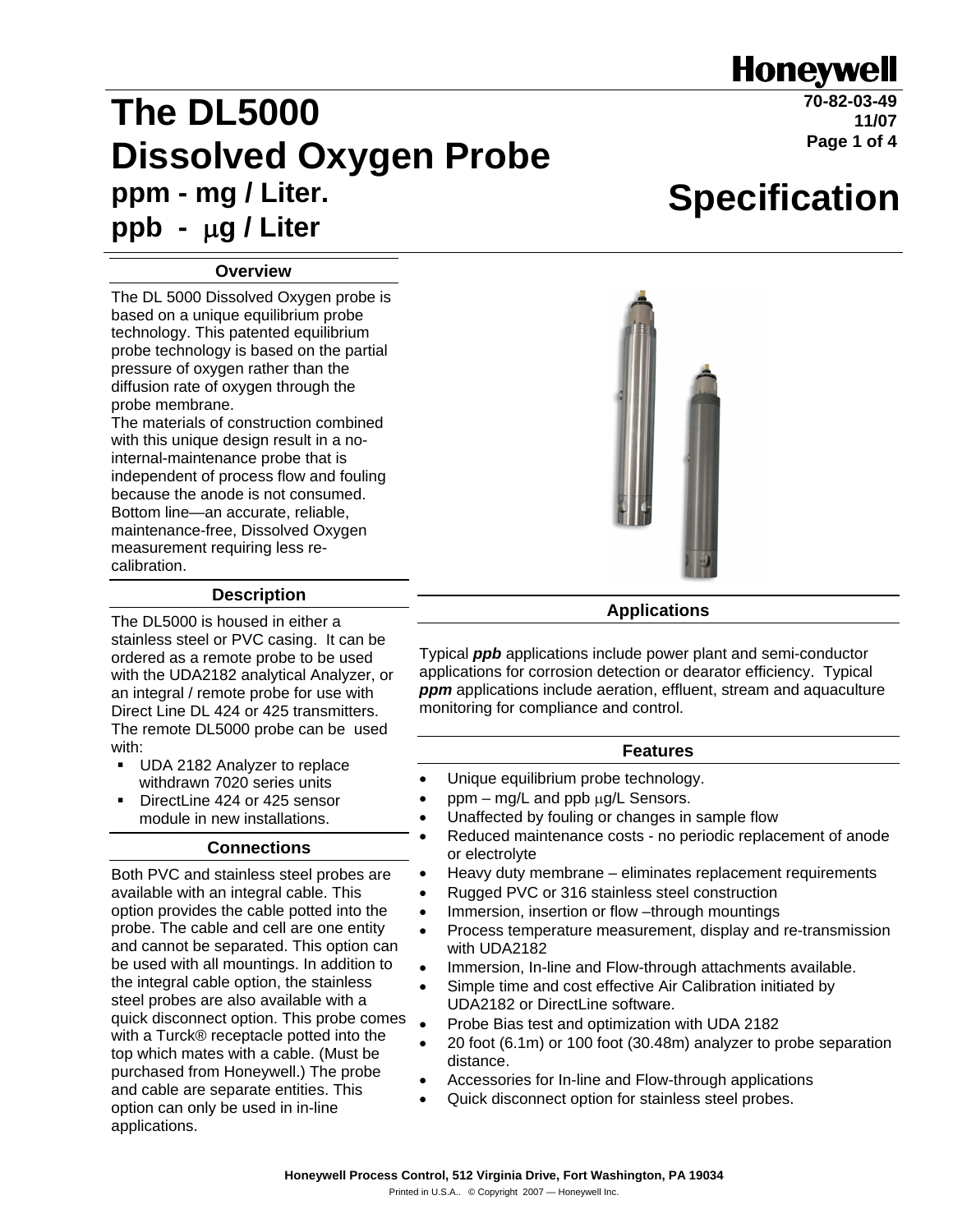#### **Probe Operating Principle**

The Honeywell dissolved oxygen probe includes permanent anode, cathode and reference electrodes surrounded by a permanent electrolyte and membrane. When the probe is immersed in a sample, oxygen diffuses through the membrane and is reduced at the cathode. Simultaneously, an equal amount of oxygen is generated at the anode. The diffusion continues until the partial pressure of oxygen on both sides of the membrane is equal and balanced. The current necessary to maintain this equilibrium is converted by the Direct Line DL424/425 sensor module or UDA 2182 analyzer to give the concentration of dissolved oxygen in the solution.

The reactions are:

*At cathode:*   $0_2$  + 4H<sup>+</sup> + 4e<sup>-</sup>  $\rightarrow$  2 H<sub>2</sub>0

*At anode:*   $2 H_2 0 \rightarrow 0_2 + 4 H^+ + 4 e^-$ 

Combining these reactions, it can be seen that no oxygen is consumed, no water is produced, and no net reaction occurs. Electrodes, electrolyte and membrane are permanent with no internal maintenance ever required with the Honeywell probes. Conventional diffusion-type probes, on the other hand, work on either the galvanic or polarographic principle.

 Both require a continuous oxygen transfer through the membrane in a 1-way reaction. They are highly dependent on sample flow past the membrane to replenish consumed oxygen and on consistent membrane cleanliness to give a constant diffusion rate of oxygen. Periodic electrode, electrolyte, and membrane maintenance is required with diffusion-type probes.

#### **Accessories**



**Process In – Line Fitting Process Flow – Through Fitting must be used in ppb Applications**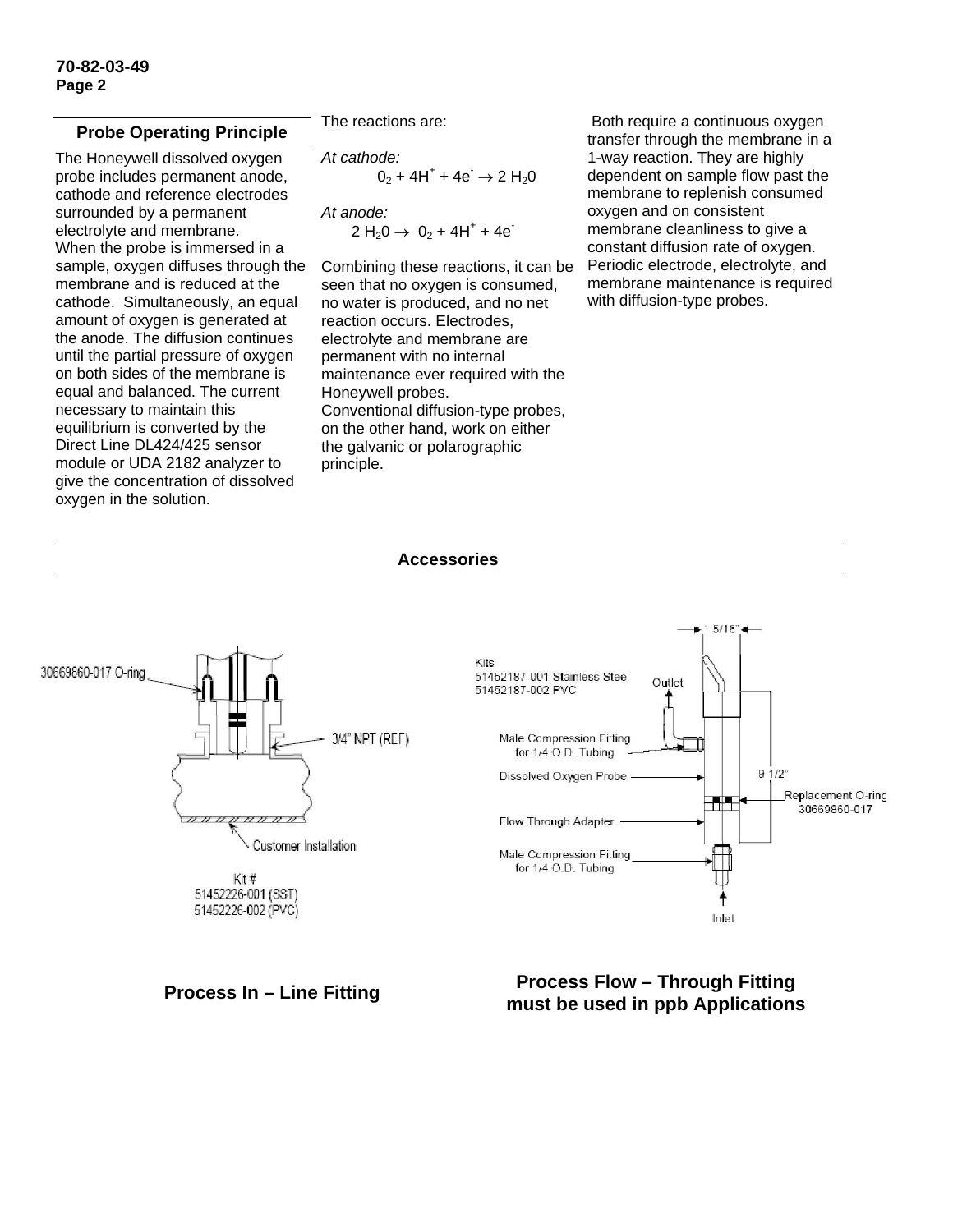### **Specifications**

| <b>DL5000 Series Probe</b>         |                                                                                                                                                                                                                           |
|------------------------------------|---------------------------------------------------------------------------------------------------------------------------------------------------------------------------------------------------------------------------|
| <b>Response Time</b>               | 90% in 60 seconds (after probe warm-up)                                                                                                                                                                                   |
| <b>Oxygen Consumption</b>          | Negligible                                                                                                                                                                                                                |
| <b>Operating Temperature Range</b> | 2-60C (35.6-140F); must not freeze                                                                                                                                                                                        |
| <b>Storage Temperature Range</b>   | 2-60C (35.6-140F)                                                                                                                                                                                                         |
| <b>Maximum Flow</b>                | 300 mL/min. with flow chamber; no dependence on stirring or flowrate                                                                                                                                                      |
| <b>Maximum Pressure</b>            | PVC: 207 kPa (30 psig)<br>SS: 345 kPa (50 psig)                                                                                                                                                                           |
| Calibration                        | Air and sample                                                                                                                                                                                                            |
| <b>Dimensions</b>                  | 219 mm x 34 mm OD (8.62" x 1.315" OD), 1" NPT pipe size                                                                                                                                                                   |
| Weight                             | PVC: 0.6 kg (1.24 lb)<br>SS: 1.5 kg (3.5 lb)                                                                                                                                                                              |
| <b>Probe Accuracy:</b>             | $\pm 0.2$ ppm at calibration conditions after stabilization<br>ppm:<br>$\pm$ 2 ppb or 5% of reading after stabilization, whichever is greater.<br>ppb:                                                                    |
| <b>Interferences</b>               | Dissolved Hydrogen (present in boiler water reactor nuclear power plant<br>samples) can cause significant negative interference in measurement.<br>Honeywell DO probe is not recommended for these types of applications. |
| <b>Approvals</b>                   | SS probe is manufactured to comply with ASME boiler and pressure<br>vessel code Section 111, Div. 1, UG-101 CRN # 0F11607.5C<br>This CRN approval applies only to the SS probe.                                           |